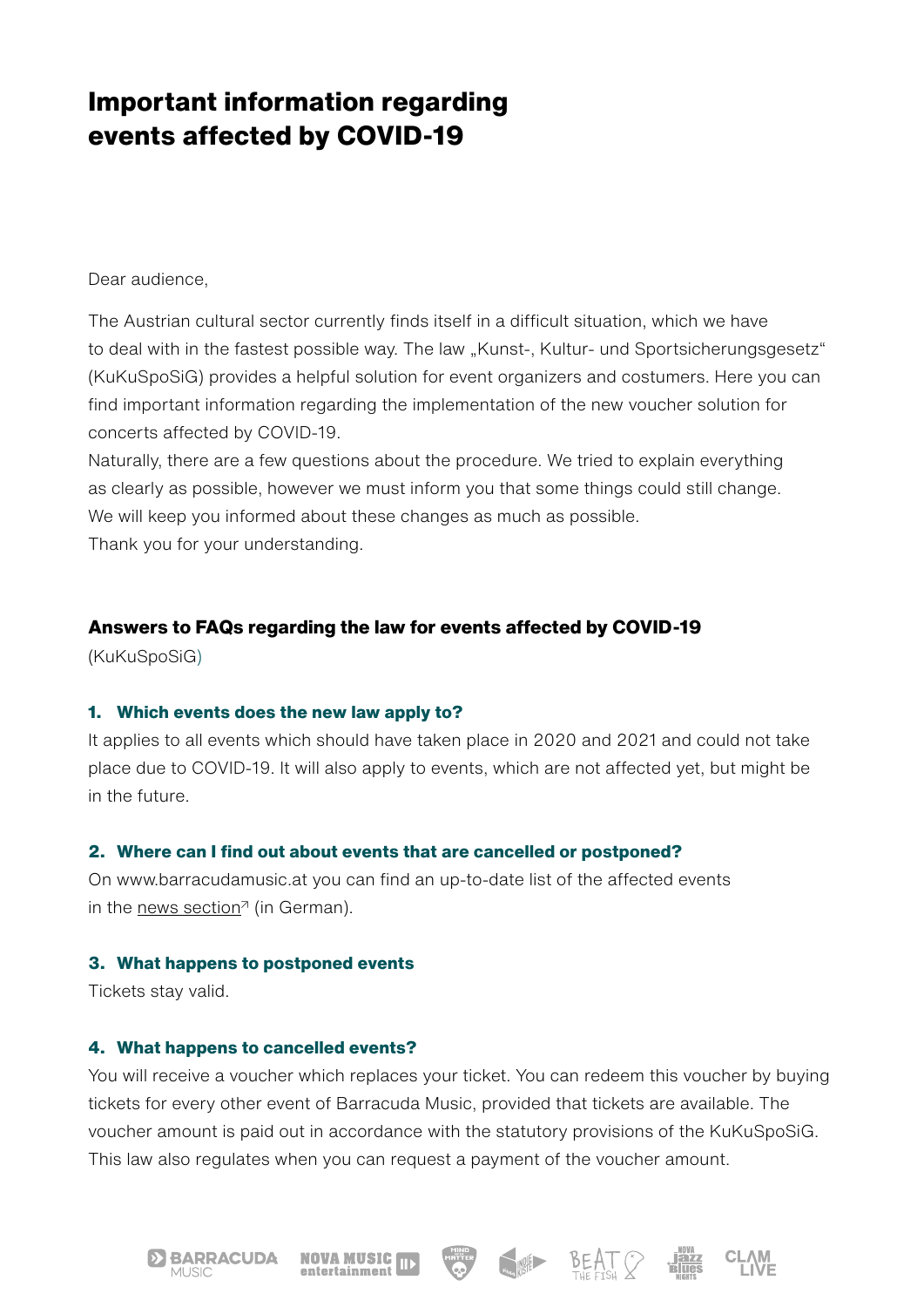## **5. Examples of the voucher model for 1-day events**

## **A.**

Ticket for a 1-day event with a price of up to **EUR 70,-**  $\rightarrow$  Voucher in the amount of up to EUR 70,-

# **B.**

Ticket for a 1-day event with a price of **EUR 150,**-  $\rightarrow$  Voucher in the amount of EUR 70,-. A payment of EUR 80,-.

# **C.**

Ticket for a 1-day event with a price of **EUR 250,-** or more  $\rightarrow$  Voucher in the amount of EUR 70,- (or more). A maximum payment of EUR 180,-

# **6. Examples of the ticket return options for festivals (events lasting multiple days)**

This applies to tickets of all categories (Caravan, VIP, etc.). The price of the ticket for an event lasting multiple days will be divided by the number of days of the event.

**Example:** The ticket for a 3-day festival costs **EUR 180,-**.

 $180 : 3 = 60$ 

The voucher value per day would be EUR 60,-. Therefore, you cannot request a payment, but you would get a voucher in the amount of EUR 180,-.

Our festivals are usually made up of 3 to 4 days for which individual day passes are also available. The festival pass can be regarded as a special offer for all festival days. The regulation can be found here<sup> $\pi$ </sup> in paragraph / Abs.4 (in German).

# **7. Is the voucher transferable?**

Yes, the voucher is transferable.

# **8. When can I have a voucher issued?**

The processing systems for the voucher solution have already been completed by oeticket.com and our other ticketing partners. Please contact the ticketing distributor where the tickets were bought. They will provide you with further information regarding the specific procedure.

# **9. How can I buy a ticket with the voucher?**

The voucher will be redeemable as usual. For example, if you buy a EUR 40,- ticket with a EUR 60,- voucher, you will get a new voucher for the difference (EUR 20,-). However, if you buy a EUR 100,- ticket with a EUR 60,- voucher, you have to pay the remaining EUR 40,-.